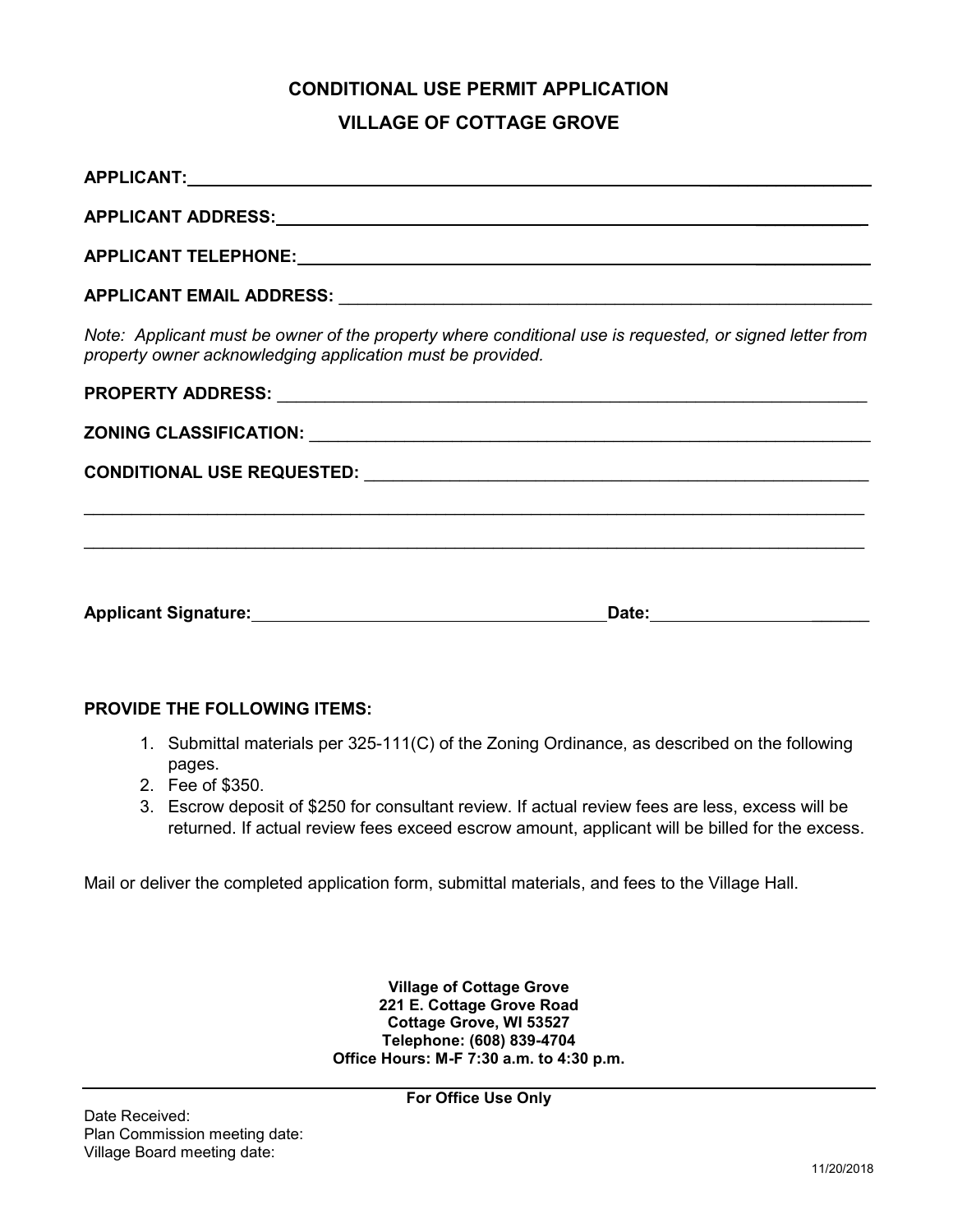# **VILLAGE OF COTTAGE GROVE PROCEDURAL CHECKLIST FOR CONDITIONAL USE REVIEW AND APPROVAL**

*This form should be used by the Applicant as a guide to submitting a complete application for a conditional use and by the Village to process said application. Parts I and II should be used by the Applicant to submit a complete application; Part III should be used by the Village as a guide when processing said application.*

## **I. APPLICATION SUBMITTAL PACKET REQUIREMENTS**

Prior to submitting the 20 final complete applications as certified by the Zoning Administrator, the Applicant shall submit 5 initial draft application packets for staff review, followed by one revised draft final application packet based upon staff review and comments. *Submittal materials may be submitted as pdf files via email in lieu of printed copies by arrangement with the Village Planning Director.*

# Submittal Materials per 325-111(C) Submittal Materials per 325-111(C) Date: Date:

| (a) | A map of the proposed conditional use:<br>Showing all lands for which the conditional use is proposed;<br>Showing all other lands within 400 feet of the boundaries of the subject<br>property;<br>Referenced to a list of the names and addresses of the owners of said lands<br>as the same appear on the current records of the Register of Deeds of Dane<br>County (as provided by the Village of Cottage Grove).<br>Clearly indicating the current zoning of the subject property and its<br>environs, and the jurisdiction(s) which maintains control;<br>Map and all its parts are clearly reproducible with a photocopier;<br>Map size 11" by 17" shall be at a scale which is not less than one<br>inch equals 800 feet;<br>All lot dimensions of the subject property provided;<br>Graphic Scale and north arrow provided. |
|-----|--------------------------------------------------------------------------------------------------------------------------------------------------------------------------------------------------------------------------------------------------------------------------------------------------------------------------------------------------------------------------------------------------------------------------------------------------------------------------------------------------------------------------------------------------------------------------------------------------------------------------------------------------------------------------------------------------------------------------------------------------------------------------------------------------------------------------------------|
| (b) | A map, such as the Land Use Plan Map, of the generalized location of the subject<br>property in relation to the Village as a whole;                                                                                                                                                                                                                                                                                                                                                                                                                                                                                                                                                                                                                                                                                                  |
| (c) | A written description of the proposed conditional use describing the type of<br>activities, buildings, and structures proposed for the subject property and their<br>general locations;                                                                                                                                                                                                                                                                                                                                                                                                                                                                                                                                                                                                                                              |
| (d) | A site plan of the subject property as proposed for development. Said Site plan<br>shall conform to any and all the requirements of §325-803. If the proposed<br>conditional use is a group development, a proposed preliminary plat or conceptual<br>plat may be substituted for the required site plan, provided said plat contains all<br>information required on said site plan;                                                                                                                                                                                                                                                                                                                                                                                                                                                 |
| (e) | Written justification for the proposed conditional use:<br>Provide written justification for the proposed conditional use consisting<br>of the reasons why the Applicant believes the proposed conditional use<br>is appropriate, particularly as evidenced by compliance with the standards<br>set forth in $\S325-802D(2)(a)$ through (f).                                                                                                                                                                                                                                                                                                                                                                                                                                                                                         |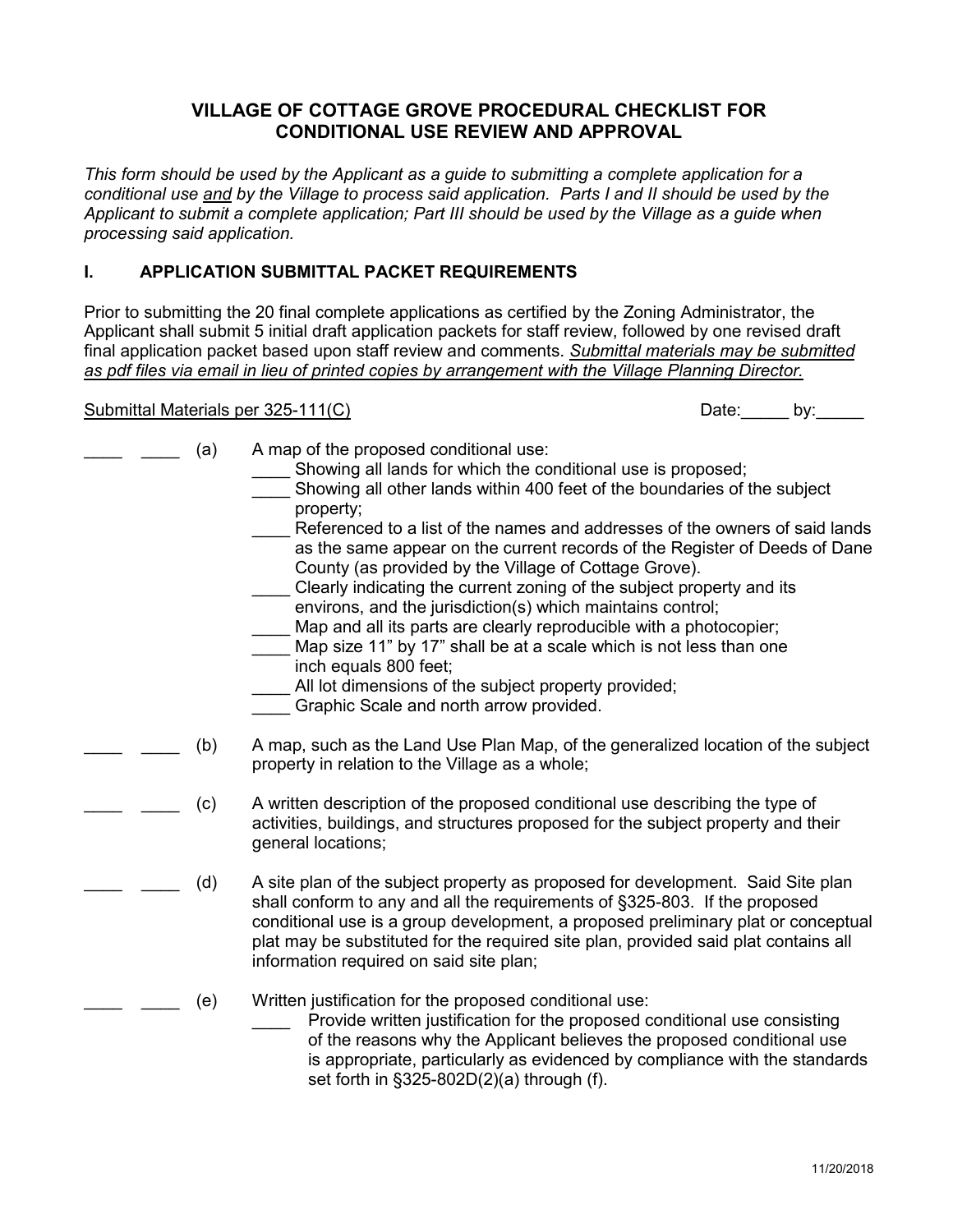### **II. JUSTIFICATION OF THE PROPOSED CONDITIONAL USE**

1. How is the proposed conditional use (the use in general, independent of its location) in harmony with the purposes, goals, objectives, policies and standards of the Village of Cottage Grove's Comprehensive Plan, the Zoning Ordinance, and any other plan, program, or ordinance adopted, or under consideration pursuant to official notice by the Village?

\_\_\_\_\_\_\_\_\_\_\_\_\_\_\_\_\_\_\_\_\_\_\_\_\_\_\_\_\_\_\_\_\_\_\_\_\_\_\_\_\_\_\_\_\_\_\_\_\_\_\_\_\_\_\_\_\_\_\_\_\_\_\_\_\_\_\_\_\_\_\_\_\_\_\_\_\_\_\_\_\_\_ \_\_\_\_\_\_\_\_\_\_\_\_\_\_\_\_\_\_\_\_\_\_\_\_\_\_\_\_\_\_\_\_\_\_\_\_\_\_\_\_\_\_\_\_\_\_\_\_\_\_\_\_\_\_\_\_\_\_\_\_\_\_\_\_\_\_\_\_\_\_\_\_\_\_\_\_\_\_\_\_\_\_ \_\_\_\_\_\_\_\_\_\_\_\_\_\_\_\_\_\_\_\_\_\_\_\_\_\_\_\_\_\_\_\_\_\_\_\_\_\_\_\_\_\_\_\_\_\_\_\_\_\_\_\_\_\_\_\_\_\_\_\_\_\_\_\_\_\_\_\_\_\_\_\_\_\_\_\_\_\_\_\_\_\_ \_\_\_\_\_\_\_\_\_\_\_\_\_\_\_\_\_\_\_\_\_\_\_\_\_\_\_\_\_\_\_\_\_\_\_\_\_\_\_\_\_\_\_\_\_\_\_\_\_\_\_\_\_\_\_\_\_\_\_\_\_\_\_\_\_\_\_\_\_\_\_\_\_\_\_\_\_\_\_\_\_\_

2. How is the proposed conditional use, in its specific location, in harmony with the purposed, goals, objectives, policies and standards of the Village of Cottage Grove Comprehensive Plan, the Zoning Ordinance, and any other plan, program, or ordinance adopted, or under consideration pursuant to official notice by the Village?

\_\_\_\_\_\_\_\_\_\_\_\_\_\_\_\_\_\_\_\_\_\_\_\_\_\_\_\_\_\_\_\_\_\_\_\_\_\_\_\_\_\_\_\_\_\_\_\_\_\_\_\_\_\_\_\_\_\_\_\_\_\_\_\_\_\_\_\_\_\_\_\_\_\_\_\_\_\_\_\_\_\_ \_\_\_\_\_\_\_\_\_\_\_\_\_\_\_\_\_\_\_\_\_\_\_\_\_\_\_\_\_\_\_\_\_\_\_\_\_\_\_\_\_\_\_\_\_\_\_\_\_\_\_\_\_\_\_\_\_\_\_\_\_\_\_\_\_\_\_\_\_\_\_\_\_\_\_\_\_\_\_\_\_\_ \_\_\_\_\_\_\_\_\_\_\_\_\_\_\_\_\_\_\_\_\_\_\_\_\_\_\_\_\_\_\_\_\_\_\_\_\_\_\_\_\_\_\_\_\_\_\_\_\_\_\_\_\_\_\_\_\_\_\_\_\_\_\_\_\_\_\_\_\_\_\_\_\_\_\_\_\_\_\_\_\_\_ \_\_\_\_\_\_\_\_\_\_\_\_\_\_\_\_\_\_\_\_\_\_\_\_\_\_\_\_\_\_\_\_\_\_\_\_\_\_\_\_\_\_\_\_\_\_\_\_\_\_\_\_\_\_\_\_\_\_\_\_\_\_\_\_\_\_\_\_\_\_\_\_\_\_\_\_\_\_\_\_\_\_

3. Does the proposed conditional use, in its proposed location and as depicted on the required site plan (see 6.3(d), above), result in any substantial or undue adverse impact on nearby property, the character of the neighborhood, environmental factors, traffic factors, parking, public improvements, public property or rights-of-way, or other matters affecting the public health, safety, or general welfare, either as they now exist or as they may in the future be developed as a result of the implementation of the provisions of the Zoning Ordinance, the Comprehensive Plan, or any other plan, program, map ordinance adopted or under consideration pursuant to official notice by the Village or other governmental agency have jurisdiction to guide development?

\_\_\_\_\_\_\_\_\_\_\_\_\_\_\_\_\_\_\_\_\_\_\_\_\_\_\_\_\_\_\_\_\_\_\_\_\_\_\_\_\_\_\_\_\_\_\_\_\_\_\_\_\_\_\_\_\_\_\_\_\_\_\_\_\_\_\_\_\_\_\_\_\_\_\_\_\_\_\_\_\_\_ \_\_\_\_\_\_\_\_\_\_\_\_\_\_\_\_\_\_\_\_\_\_\_\_\_\_\_\_\_\_\_\_\_\_\_\_\_\_\_\_\_\_\_\_\_\_\_\_\_\_\_\_\_\_\_\_\_\_\_\_\_\_\_\_\_\_\_\_\_\_\_\_\_\_\_\_\_\_\_\_\_\_ \_\_\_\_\_\_\_\_\_\_\_\_\_\_\_\_\_\_\_\_\_\_\_\_\_\_\_\_\_\_\_\_\_\_\_\_\_\_\_\_\_\_\_\_\_\_\_\_\_\_\_\_\_\_\_\_\_\_\_\_\_\_\_\_\_\_\_\_\_\_\_\_\_\_\_\_\_\_\_\_\_\_ \_\_\_\_\_\_\_\_\_\_\_\_\_\_\_\_\_\_\_\_\_\_\_\_\_\_\_\_\_\_\_\_\_\_\_\_\_\_\_\_\_\_\_\_\_\_\_\_\_\_\_\_\_\_\_\_\_\_\_\_\_\_\_\_\_\_\_\_\_\_\_\_\_\_\_\_\_\_\_\_\_\_

4. How does the proposed conditional use maintain the desired consistency of land uses, land use intensities, and land use impacts as related to the environs of the subject property?

\_\_\_\_\_\_\_\_\_\_\_\_\_\_\_\_\_\_\_\_\_\_\_\_\_\_\_\_\_\_\_\_\_\_\_\_\_\_\_\_\_\_\_\_\_\_\_\_\_\_\_\_\_\_\_\_\_\_\_\_\_\_\_\_\_\_\_\_\_\_\_\_\_\_\_\_\_\_\_\_\_\_ \_\_\_\_\_\_\_\_\_\_\_\_\_\_\_\_\_\_\_\_\_\_\_\_\_\_\_\_\_\_\_\_\_\_\_\_\_\_\_\_\_\_\_\_\_\_\_\_\_\_\_\_\_\_\_\_\_\_\_\_\_\_\_\_\_\_\_\_\_\_\_\_\_\_\_\_\_\_\_\_\_\_ \_\_\_\_\_\_\_\_\_\_\_\_\_\_\_\_\_\_\_\_\_\_\_\_\_\_\_\_\_\_\_\_\_\_\_\_\_\_\_\_\_\_\_\_\_\_\_\_\_\_\_\_\_\_\_\_\_\_\_\_\_\_\_\_\_\_\_\_\_\_\_\_\_\_\_\_\_\_\_\_\_\_ \_\_\_\_\_\_\_\_\_\_\_\_\_\_\_\_\_\_\_\_\_\_\_\_\_\_\_\_\_\_\_\_\_\_\_\_\_\_\_\_\_\_\_\_\_\_\_\_\_\_\_\_\_\_\_\_\_\_\_\_\_\_\_\_\_\_\_\_\_\_\_\_\_\_\_\_\_\_\_\_\_\_